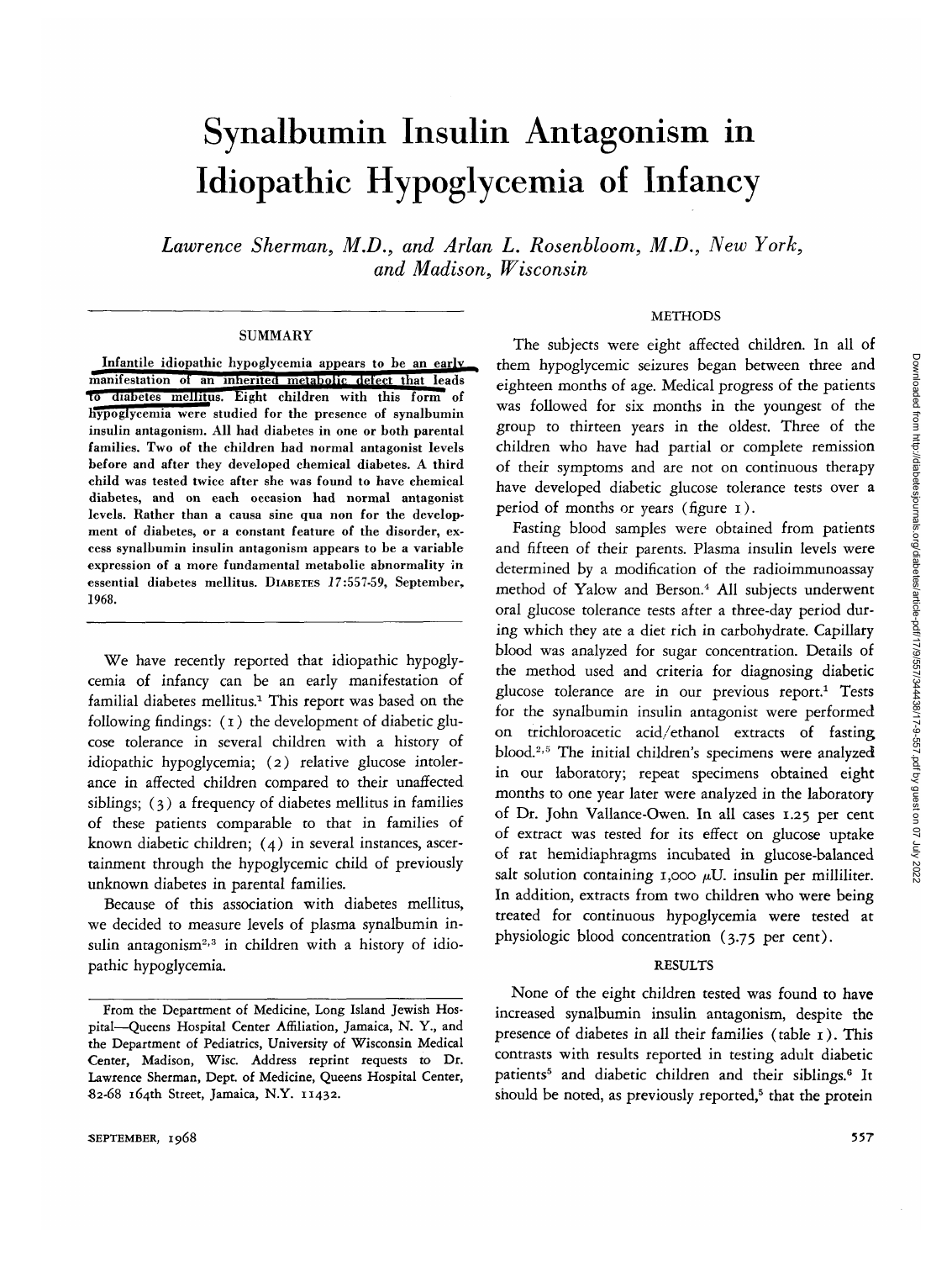| antagonism, in eight children with idiopathic hypoglycemia. |            |                |                                |                                                    |                      |                           |                      |
|-------------------------------------------------------------|------------|----------------|--------------------------------|----------------------------------------------------|----------------------|---------------------------|----------------------|
| Subject                                                     | <b>Sex</b> | Age<br>(years) | Diabetes in<br>parental family | <b>Fasting blood</b><br>sugar (mg.<br>per 100 ml.) | <b>GTT</b>           | Insulin<br>$(\mu U./ml.)$ | Excess<br>synalbumin |
| NN.                                                         | F          | 13<br>14       | Conjugal                       | 82<br>88                                           | Diabetic<br>Diabetic | 36                        | No.<br>No.           |
| G.N.                                                        | M          | 12½            | Maternal                       | 95                                                 | Normal               | 3                         | No                   |
| D.H.                                                        | F          | 7              | Paternal                       | 92                                                 | Normal               | 66                        | No                   |
| W.F.                                                        | M          | 6<br>68/12     | Paternal                       | 71<br>52                                           | Normal<br>Diabetic   | 2                         | No<br>No             |
| B.L.                                                        | M          | 4              | Conjugal                       | 39                                                 | — *                  | 8                         | N <sub>0</sub>       |
| J.B.                                                        | F          | 4              | Paternal                       | 51                                                 | Normal               |                           | No.                  |
| A.R.                                                        | M          | 3              | Conjugal                       | 28                                                 | — *                  |                           | No                   |
| C.G.                                                        | M          | 9/12<br>1½     | Maternal                       | 68<br>92                                           | Flat<br>Diabetic     | 4                         | No.<br>No            |

Fasting blood sugar and insulin concentrations, with results of testing for glucose tolerance and synalbumin insulin

\* Patient on treatment with zinc glucagon to prevent continuous hypoglycemia. Glucose tolerance affected by therapy.



**FIG. I. Evolution of glucose tolerance in three patients with histories of idiopathic hypoglycemia of infancy. Capil**lary blood sugar concentrations were measured. \*In**dicates times at which tests for synalbumin insulin antagonism were performed. In no case was excessive antagonism found.**

extracts in the absence of insulin had no significant stimulatory effect on basal glucose uptake; thus, there was no interference with possible inhibition of insulin effect.

Of fifteen parents tested, three had increased concentrations of the insulin antagonist. These included the father of N.N. and the mother of G.N.; each parent had a family history of diabetes mellitus. N.N.'s father had diabetic glucose tolerance; G.N.'s mother, normal tolerance. One parent with diabetic glucose tolerance, the father of B.L., did not have excess insulin antagonism on two separate assays. Detailed family histories of diabetes and results of glucose tolerance tests in parents and other relatives are in our previous report.<sup>1</sup>

Patients W.F. and C.G., who did not have increased

insulin antagonism during the time their glucose tolerance was normal, developed diabetic glucose tolerances shortly thereafter (figure 1). Repeat assays for increased insulin antagonism after the children were found to have diabetic glucose tolerance remained negative. Patient N.N., whose glucose tolerance tests were abnormal at ages three, thirteen and fourteen had normal synalbumin insulin antagonism when tested on the latter two occasions (figure 1).

Two children, B.L. and A.R., were still having recurrent hypoglycemic episodes. Their "albumin" fractions (1.25 per cent) demonstrated no inhibition of insulin activity on the rat hemidiaphragm (table  $I$ ). At 3.75 per cent, however, their fractions significantly inhibited the insulin effect (greater than 40 per cent inhibition in both cases). This is a normal finding.<sup>3,5,7</sup> 7 Thus, there was no evidence of a *decrease* in the insulin antagonist concentration measured in vitro to account for their hypoglycemia in the presence of normal plasma insulin concentrations (table 1).

Fasting plasma insulin levels of all subjects were normal range. Mean concentrations were 15.3  $\mu$ U./ml.  $\pm$  8.0 SEM for the eight children and 9.3  $\mu$ U./ml. *±* 2.9 SEM for their fifteen tested parents. The difference between the means was insignificant. Two children (B.L. and A.R.) had fasting hypoglycemia when tested (39 and 28 mg. per 100 ml. respectively); both had plasma insulin levels in the low normal range (8 and 1  $\mu$ U./ml. respectively). These findings confirm previous reports of normal plasma insulin concentrations in most patients with idiopathic hypoglycemia of infancy.8